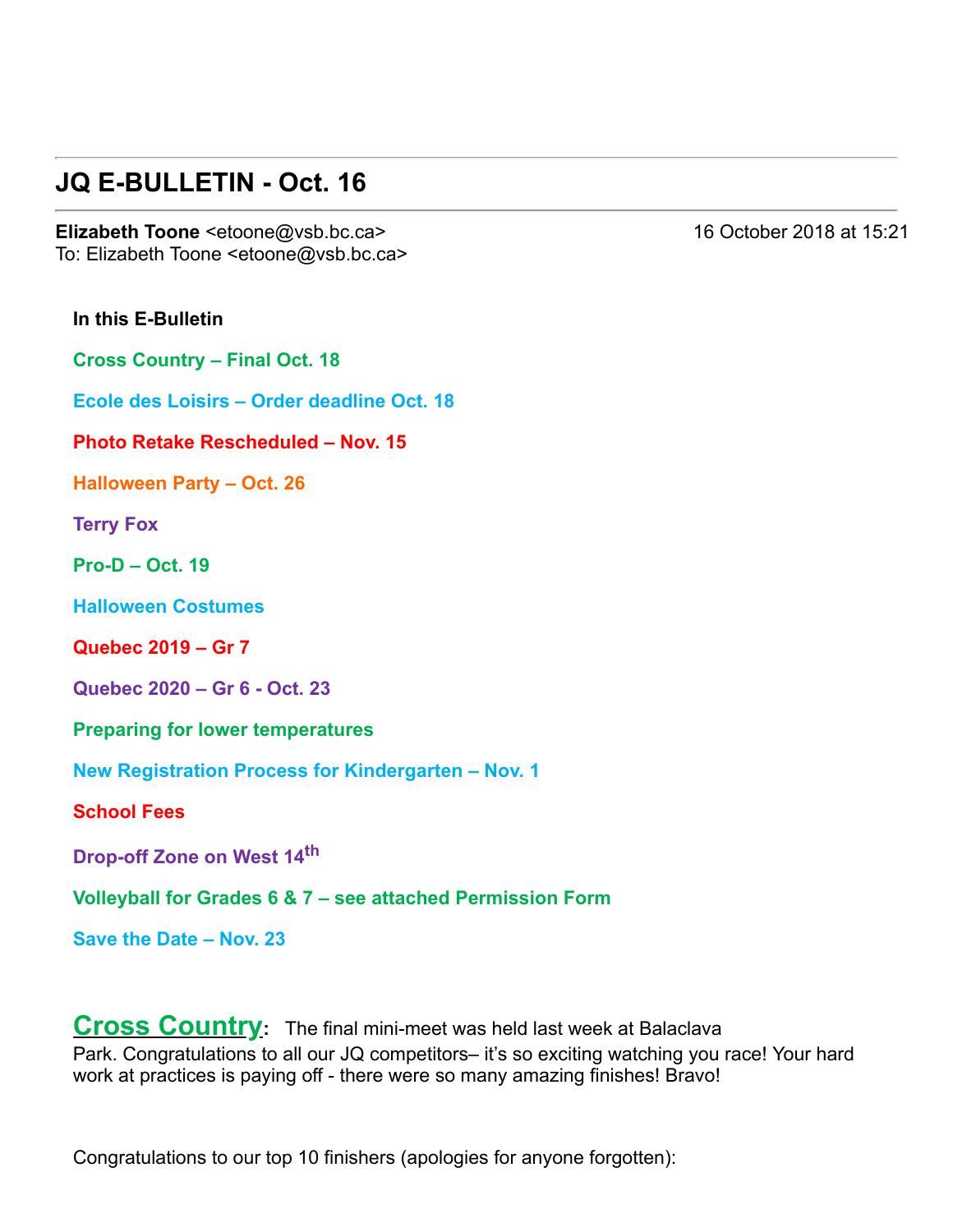Grade 7 boys: Matthew (2<sup>nd</sup>), Sam (3<sup>rd</sup>)

Grade 7 girls: Nyla (1st), Myah (7th)

Grade 2 boys: Ethan (9th)

Grade 3 boys: Freddie (5th), Thomas  $(8^{th})$ 

Grade 3 girls: Bonica (1st), Kajal (8th)

Grade 4 boys: Hudson (4th), Dylan (8th), Luke (9th)

Grade 5 boys: Seppy (2nd), Gregor (3rd), Willem (7th)

Grade 5 girls: Jessica (1st), Taylor (3rd)

Grade 6 girls: Kate (3rd), Willa (6<sup>th</sup>)

**There is No practice Wednesday (Oct 17th ).**

The final **District Meet** is on **Thursday, October 18th at 1:00 PM at Trout Lake**!

Grade 7 boys start (1:00 PM sharp!), then grade 7 girls, grade K/1 boys then girls, grade 2 boys then girls, etc.

- Parking is difficult around Trout Lake so please leave yourself plenty of time we recommend leaving the school at 11:45 for grades 7, K , 1 and at 12 PM for grades 2 6 . \*\*\*Special note: some classes have a field trip Thursday afternoon – if your child has chosen to compete in the District Meet instead, make sure they are picked up from school no later than when the rest of their class leaves for their field trip!
- $\cdot$  Runners should have a good, hearty breakfast and a light lunch on race day

 $\cdot$  Use the loo at school – bathrooms at Trout Lake are busy and/or far from the start line

- · Bring a snack and water to Trout Lake
- $\cdot$  Look for the red JQ flag between the start and finish lines  $\circledcirc$

· For those who can make it, we'll celebrate after the Meet with treats at Casa Gelato, which is close by.

The season is almost over! We'd love to wrap up with a **Photo Spread** featuring our amazing runners. If you have any photos from the Meets to share, please send to Julie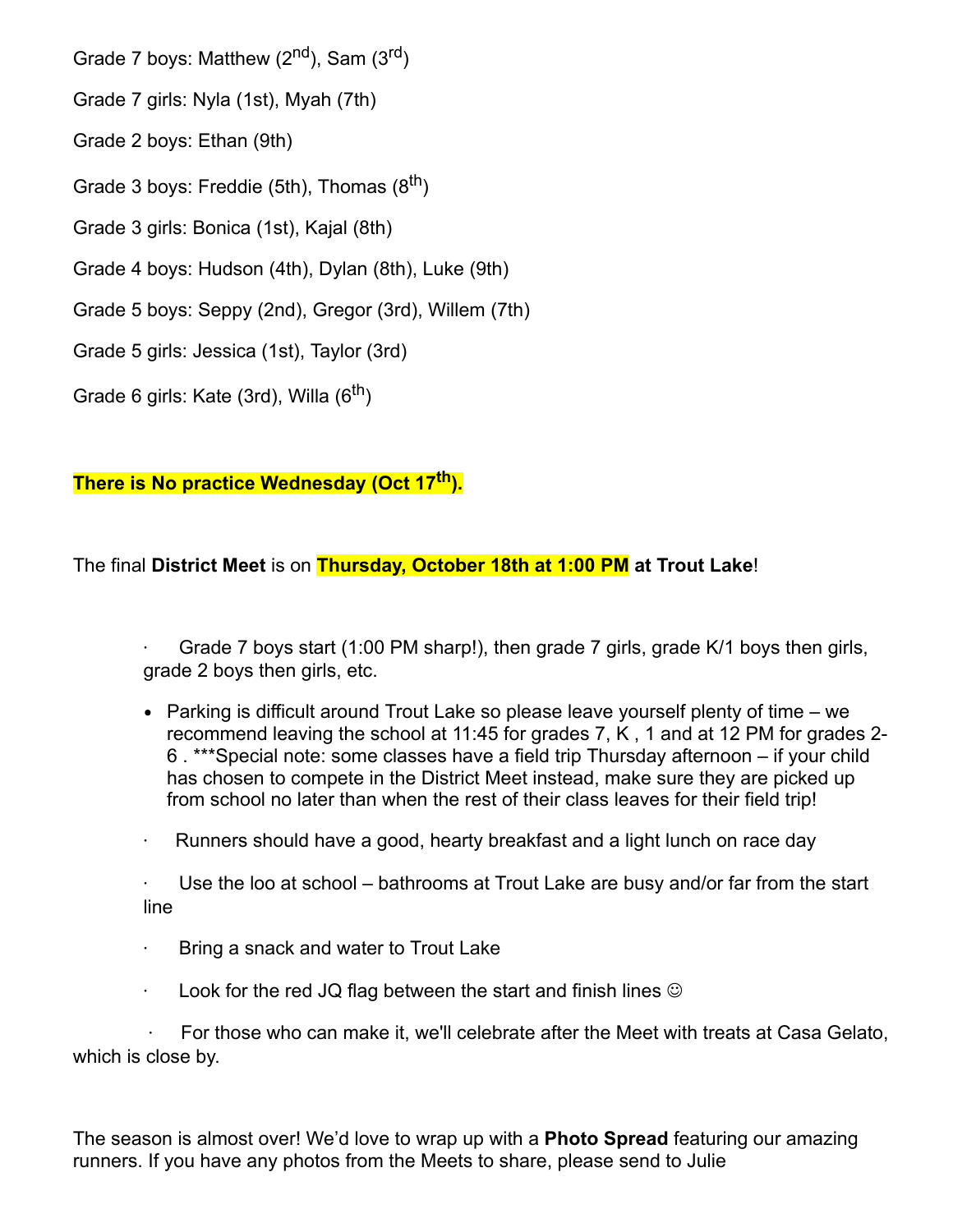Happy Trails!

Coaches Lori and Julie

### **Ecole des Loisirs**

Dear parents,

You have received an Ecoles des Loisirs brochure; if you are interested in receiving these 8 wonderful books, please complete the form and return it to the school. Deadline to return the form is **Thursday October 18**!

#### **Brigitte Attali-Netherton,**

Enseignante-Bibliothécaire

Teacher-Librarian

**Photo Retake Rescheduled** to **Thursday, November 15th**. Please bring along your proof and let the classroom teacher know that your child needs a retake.



### **DATE: Friday, October 26, 2018, 6:30 8:30pm**

**WHERE:** JQ GYM

WHO: Grades 4-7

**WHAT:** Games, Music, Dancing, Haunted House, Fortune Teller, Photo Booth, Goodies and more...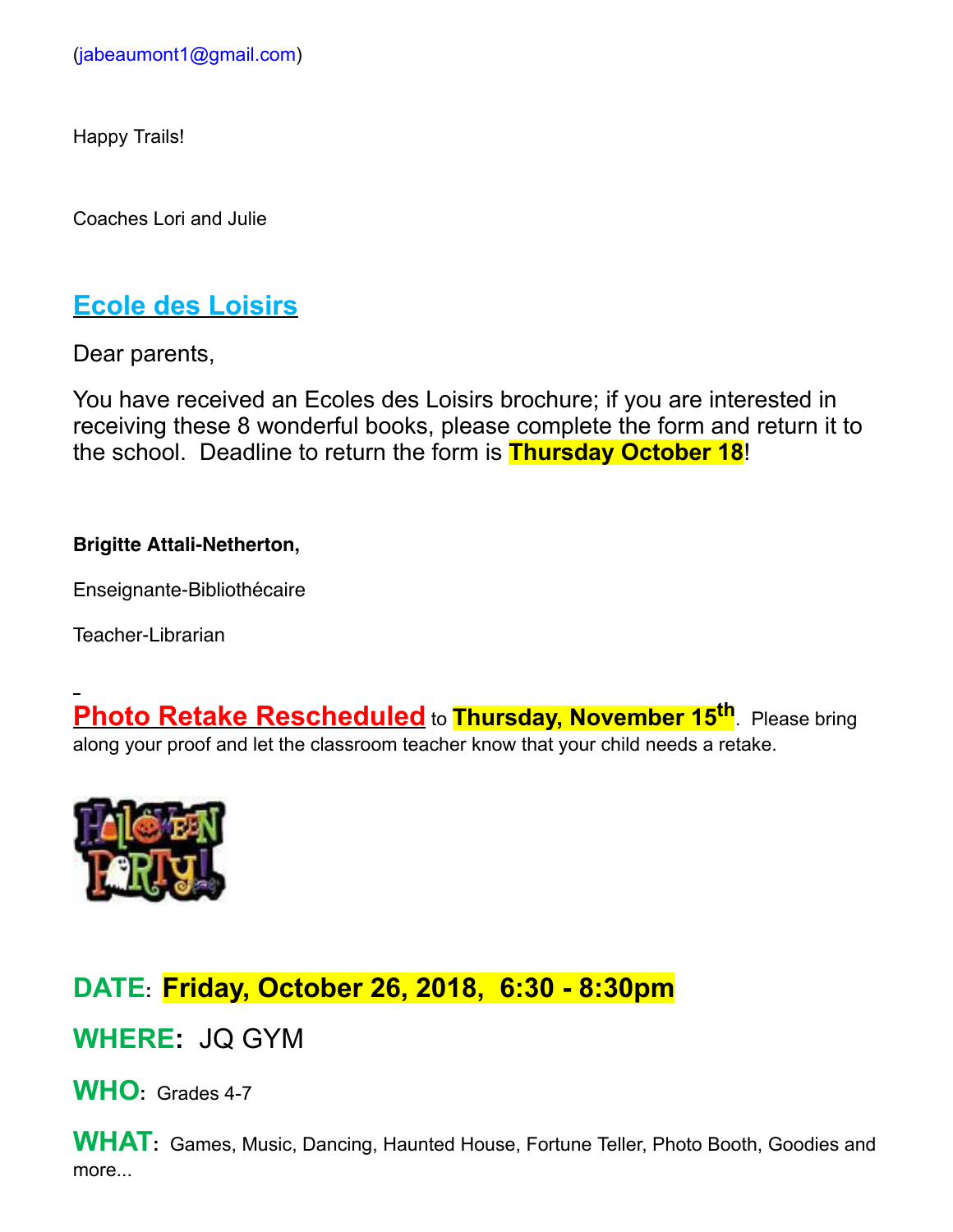**DRESS CODE:** Hallowe'en Costumes

**TICKETS**: \$10 in advance / \$12 at the door

**Tickets will go on sale Oct. 18-26th** 

**VOLUNTEERS NEEDED:** Parent, student and alumni volunteers are needed to make this event successful. Volunteers from grades 4-7 are sought, especially from Grade 7 families as this is a fundraiser for the Quebec trip. Please sign up here: https://docs.google.com/ spreadsheets/d/1PNJ-f7KeOizyaq-- ILNzSt8gSBQI3r6n5K-WvWHa34/edit#gid=0

**QUESTIONS:** Please feel free to contact me if you have any questions or feedback at [khamill4@gmail.com](mailto:khamill4@gmail.com)

Thank you in advance for your help with this event!

Kind regards,

Karen Hamill [Madeleine Waraich's (Gr. 7) Mom]

**Terry Fox:** The Terry Fox donation line will be open until **Thursday, October 18<sup>th</sup>**. Here is the link: https://jqpac.com/2018-terry-fox-run/

**ProD**: There will be no school for students on **Friday, October 19th**.

**Halloween Costumes:** If you will be purchasing or making a Halloween costume over the next couple of weeks, we would like to give parents a few reminders:

- Masks will not be permitted in school
- Students should not bring toy guns or weapons as part of their costume
- How not to culturally appropriate Halloween:

Cultural Appropriation: To take parts (symbols, artifacts, dress, words, practices, etc.) from a culture that is not your own. This can happen in a variety of forms but often around Halloween it involves wearing 'costumes' that may have some significance to other cultures.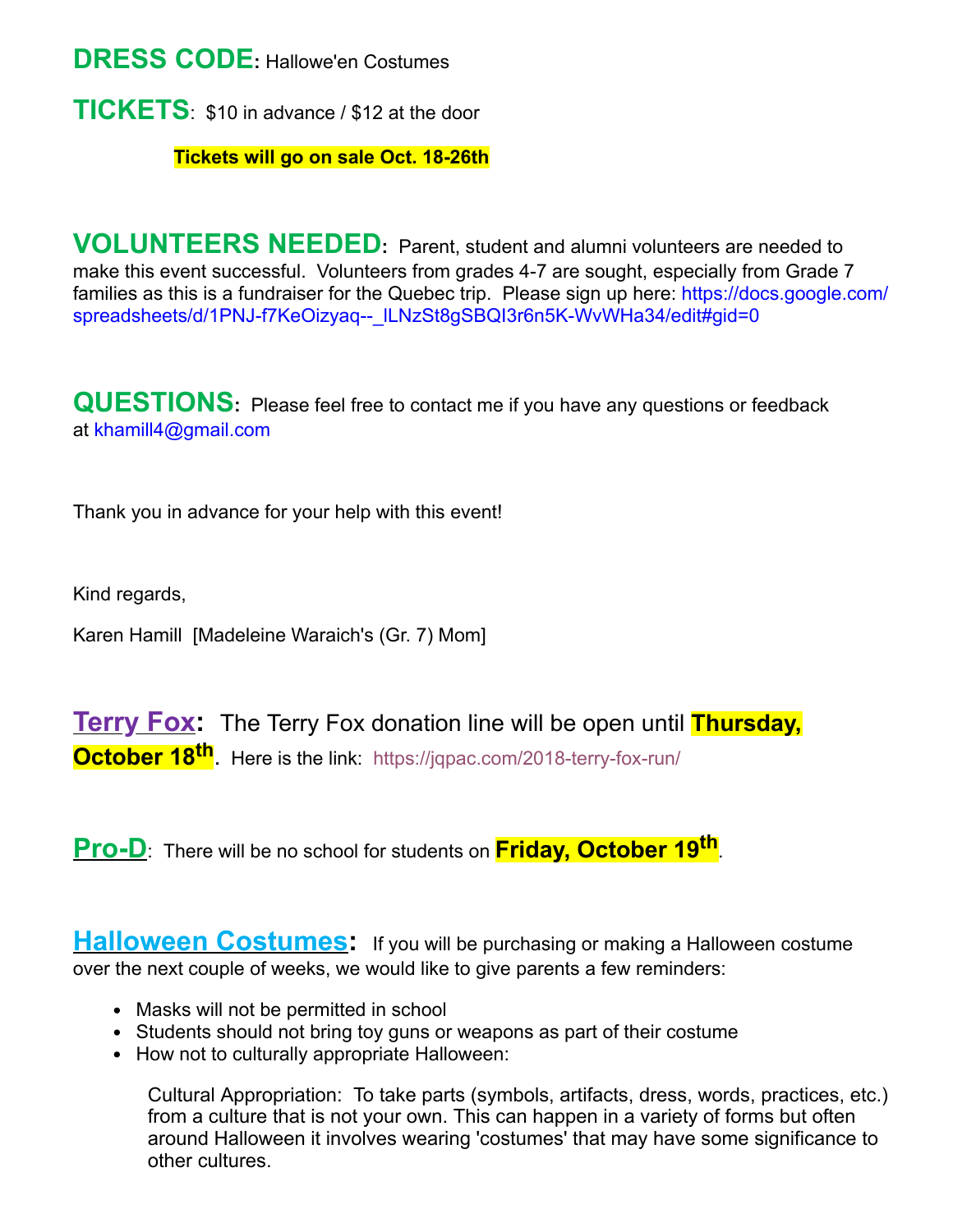**Quebec 2019 – Grade 7 families:** There will be a parent information session in early November: date tba

**Quebec 2020 – Current Grade 6 families:** A Quebec 2020 Information night will be held on **Tuesday, October 23 rd at 7 pm** in the MultiPurpose Room (aka lunch room/daycare facility). Auberge de Mont will be presenting to parents a proposed new Quebec Senior Trip.

### **Preparing for potential lower temperatures at Jules Quesnel**

Dear Parents and Guardians,

Following a pipeline rupture near Prince George on Tuesday October 9, Fortis BC requested that all consumers conserve natural gas. As a result, Vancouver School Board building engineers have reduced gas consumption by starting gas fueled heating systems later, turning them off earlier and adjusting system settings in all schools and buildings throughout the District. Staff have also been advised to close windows and doors, where appropriate, to maintain heat. This has been underway for a few days.

Please be assured, we do not expect these measures to have major impacts on our school day. However, during this time, please ensure your child has appropriate clothing to remain comfortable while at school.

If you have any questions or concerns, please contact me.

Claudette Alain, Principal

**New Registration Process for Kindergarten**

With the opening of school registration for the 2019-20 school year on **November 1st ,** the VSB will be implementing a new online registration service for parents. The registration process will have two steps:

Step 1: Complete the online registration process at vsbapplynow.vsb.bc.ca Print out the completed registration form.

Step 2: Bring the completed registration form along with the required documents to your catchment school.

Note: the registration process is not complete until you have competed both steps in the process.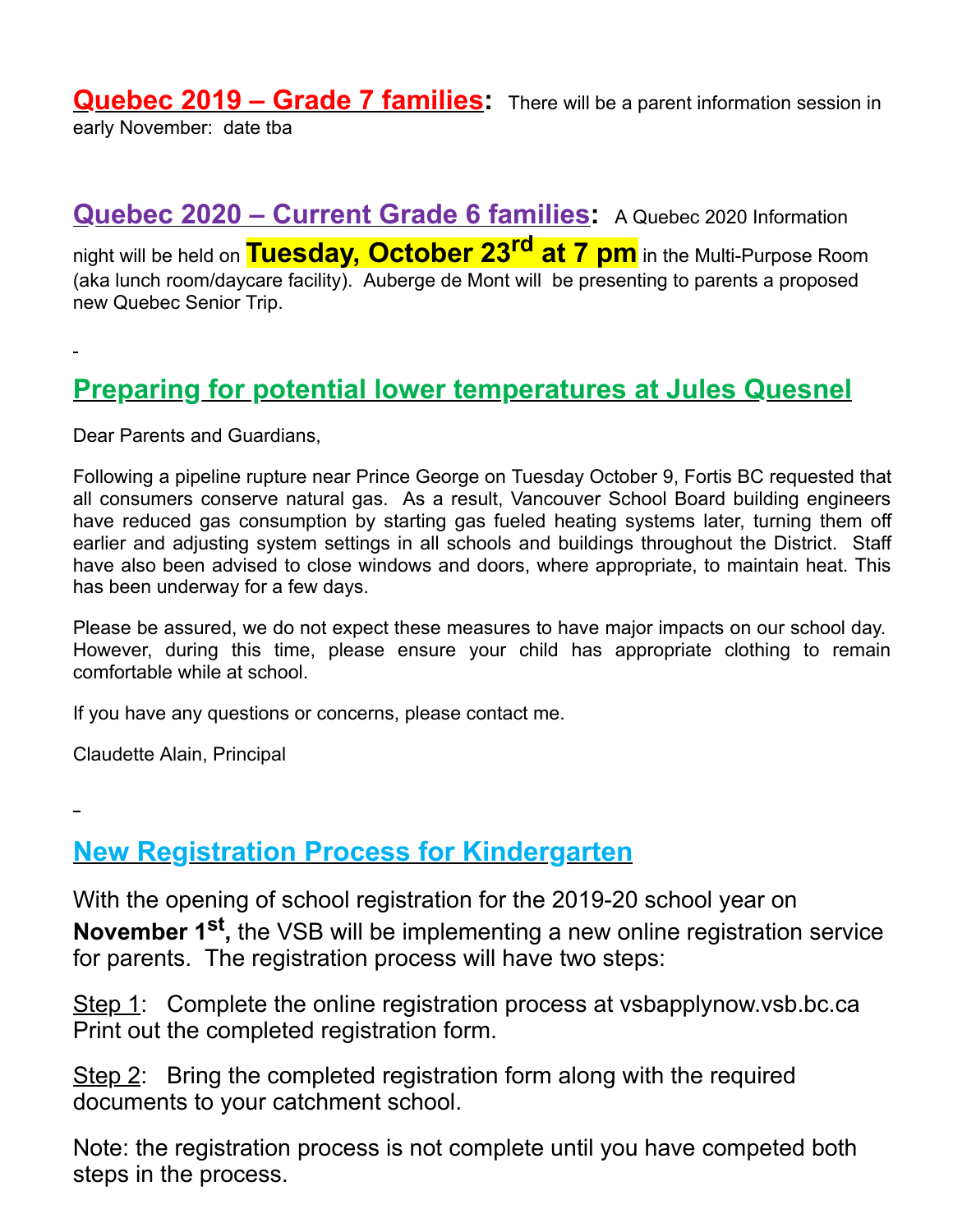Visit the [Student Registration Page](https://www.vsb.bc.ca/School/School-Registration/Pages/default.aspx) on the Vancouver School Board website for more information.

**Help is Available**: Should you have questions or require assistance with any part of the registration process please contact your catchment school.

**School Fees**: This is a final call for the payment of School Fees (\$25) which now have to be submitted to the VSB and Agenda Fees (\$10), where applicable. Please pay online at School Cash Online or by cheque. Anyone wishing to pay cash must speak to Liz in the office, please do not give cash payments to classroom teachers.

**Drop Off Zone on West 14<sup>th</sup>:** Parents are reminded of the drop-off zones and are kindly asked to respect these (copy attached). **Please do not misuse this area.** Time in this area should be limited to a few minutes and parents should not leave their car nor leave younger children and babies unattended. Thank you for your cooperation and for keeping our students safe.

**Volleyball for Grades 6 & 7:** Team specific practices start next week on **Monday, October 22<sup>nd</sup>**. Games begin the following week on Monday, Oct. 29<sup>th</sup>. Copy of permission form attached.

# **Save the Date:**

**JQ SILENT AUCTION & DANCE IS ON and will be held on Friday, November 23 rd. Book your babysitters now for the JQ event of the year.**

## **THIS YEAR'S THEME**

## **Electric Luau**

The DJ is booked, the planning committee is in full swing, and the silent auction committee is ready to roll! Please write **November 23**, down on your calendar in **RED INK!**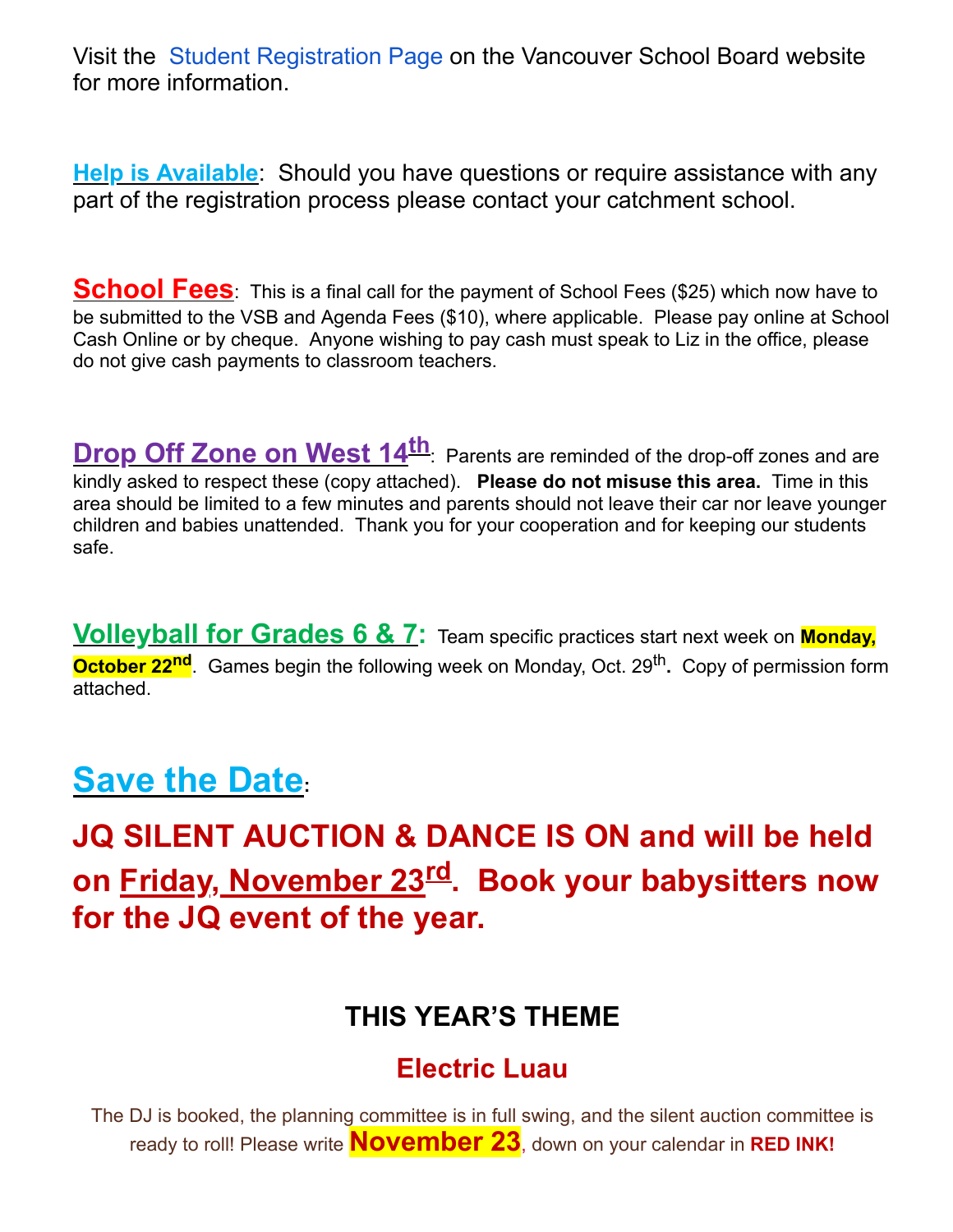The annual JQ Dance and Silent Auction is ON

Book your babysitters now for the JQ event of the year!

#### **ONLY \$25 per ticket**

CONFIRM YOUR TICKETS ONLINE<http://pacpage.ca/jq/index.php>

For those new families to the school it's a perfect way to see what you have in store when you get to grade 7.

#### **DON'T FORGET**

#### **KINDERGARTEN PARENTS GET IN FREE!**

#### **(more information to follow for Kindergarten parents)**

All proceeds go to the Senior Trip and to the Quebec Legacy fund created to support future class cultural exchanges at JQ.

#### **SILENT AUCTION**

This year our silent auction will be one of the biggest prize pools in school history.

Hockey tickets, hotel stays, ski packages, \$\$\$Gift Cards +more

If you would like to donate to the cause we can make this auction outstanding!

Our silent auction team will be busy putting the prizes together. If you would like to donate contact them:

Stephanie McKnight Samcknight@gmail.com

Eva Georg [evageorgis@gmail.com](mailto:evageorgis@gmail.com)

#### **VOLUNTEERS STILL REQUIRED!**

We still need volunteers to make the night a success!